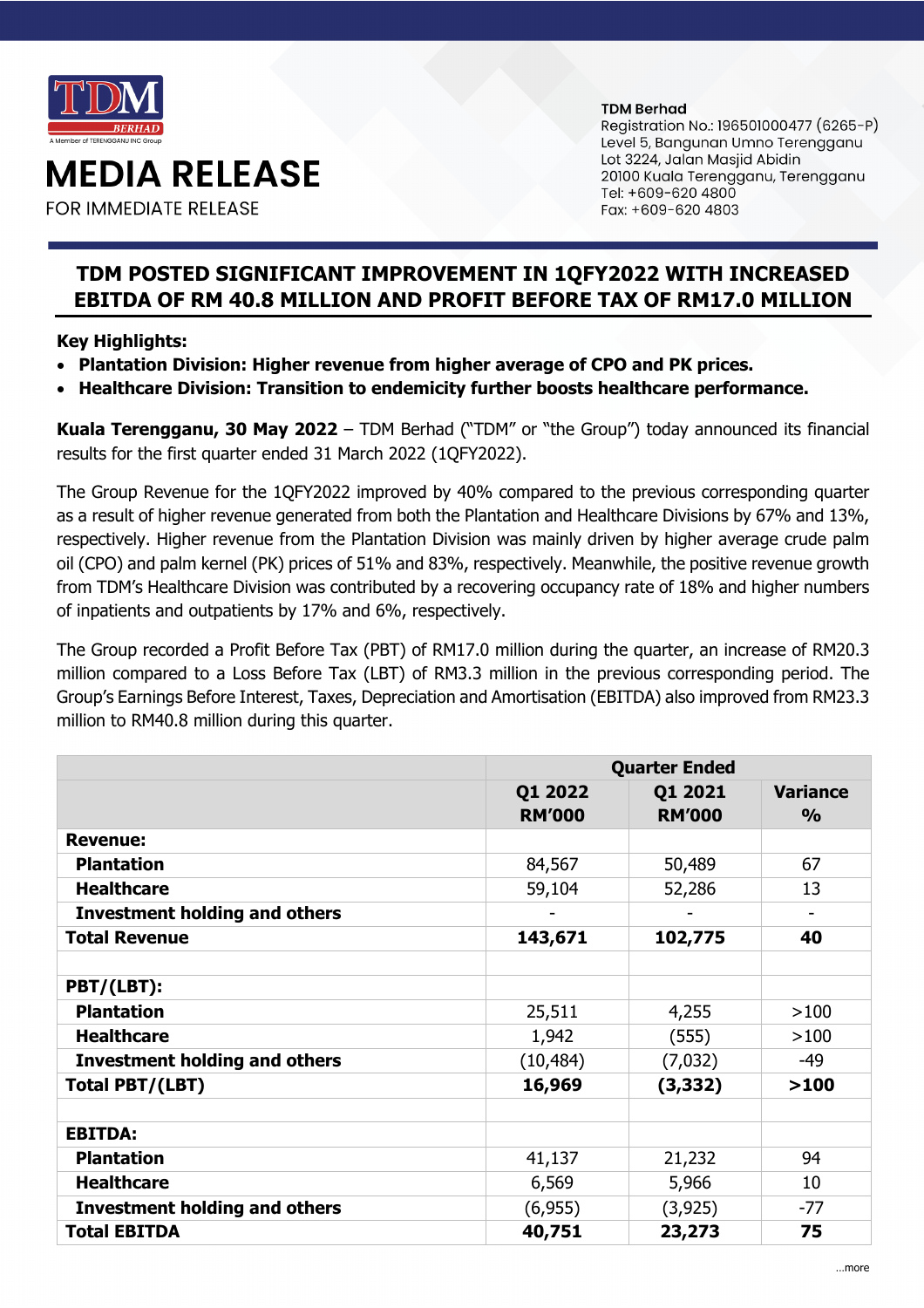**2/ TDM POSTED SIGNIFICANT IMPROVEMENT IN 1QFY2022 WITH IMPROVED EBITDA OF RM 40.8 MILLION AND PROFIT BEFORE TAX OF RM17.0 MILLION**

### **Plantation Malaysia**

TDM's Plantation Division registered an EBITDA of RM41.1 million for the 1QFY2022, compared to RM21.2 million from the previous corresponding quarter. The division also reported a higher PBT of RM25.5 million from RM4.3 million in the same quarter of FY2021. Both EBITDA and PBT recorded an impressive improvement of 1.9 and 5.9 times, respectively.

The Plantation Division recorded a higher revenue by 67% on the back of higher CPO and PK average prices of 51% and 83%, respectively. During the reported quarter, PK sales volume grew to 3,481 mt (1FY2021: 3,091 mt) and kernel extraction rate improved to 5.02% (1QFY2021: 4.53%). However, these rates were offset by a 3% decrease in CPO sales volume to 11,944 mt (1QFY2021: 12,285 mt) and a 2% reduction in oil extraction rate to 18.74% (1QFY2021: 19.04%).

The Group's Malaysia palm oil plantations experienced multiple challenges stemming from foreign labour shortage, particularly for fresh fruit bunches (FFB) harvesters during the quarter. Despite these difficulties, Malaysia FFB yield and CPO production improved by 2.2% and 5%, respectively. The price of CPO also improved substantially, averaging at RM6,099/mt – 55% higher than 1QFY2021 and 18% higher than the previous quarter (4QFY2021).

# **Healthcare**

For the 1QFY2022, the Healthcare Division clocked an EBITDA of RM6.6 million compared to RM6.0 million in the previous corresponding quarter. The division moved into the black after recording a PBT of RM1.9 million in contrast to an LBT of RM0.6 million in 1QFY2021.

The transition into endemicity and relaxation of several COVID-19 Standard Operating Procedures (SOP) are expected to further boost healthcare spending as the population feels safer seeking treatment in hospitals. Since the previous relaxation of SOPs, there has been an increase in patient footprints, and the momentum continues to date. With the end of fasting month and Hari Raya celebrations, the Group's Healthcare operations are expecting the comeback of bigger patient traffic undergoing treatments and surgical procedures.

The division also continues to enhance existing facilities and services by opening more Operation Theaters (OT) and introducing a new Centre of Excellence (COE). KMI Kuantan Medical Centre will soon open an Eye Centre and a Brain & Spine Centre, equipped with sub-specialties, to cater for the needs of residents from the East Coast of Peninsular Malaysia.

Continued focus on expansion through inorganic growth remains a major thrust with the potential acquisition of brownfield hospitals to enhance the Group's brand presence in the industry. In addition, with the completion of the business transfer of Tawau Specialist Hospital at the end of May 2022, the management will embark on the post-acquisition plan for KMI Tawau Medical Centre.

The ongoing establishment of Ambulatory Care Centres (ACC) at strategic locations along the East Coast of Malaysia, connecting them with the Group's hospitals, will expedite the attainment of the required geographical reach. On the other hand, collaborations with other major hospital entities on specific healthcare services are at exploratory stages. The move is anticipated to benefit the TDM's image and uplift its brand awareness.